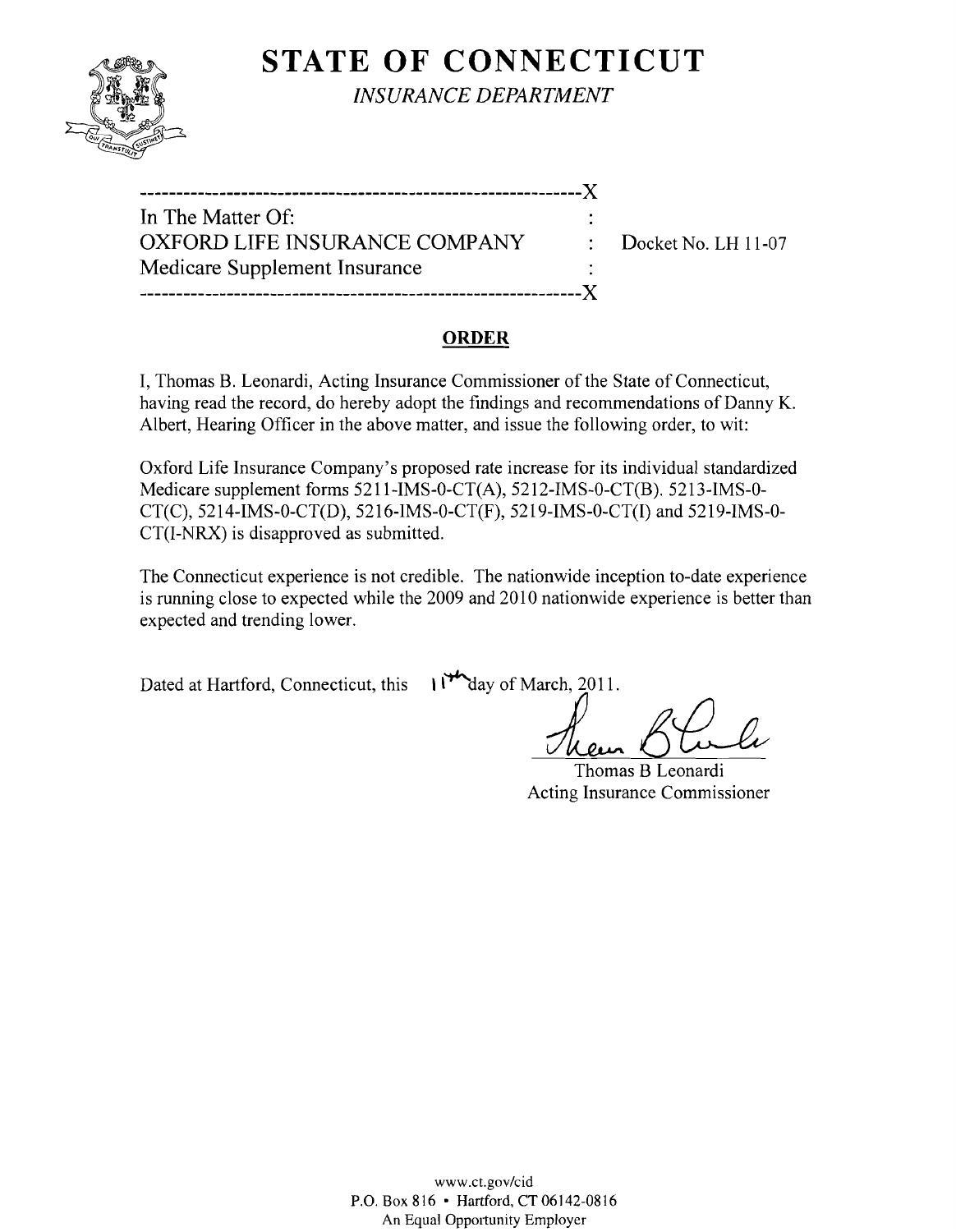# **STATE OF CONNECTICUT**



*INSURANCE DEPARTMENT* 

-------------------------------------------------------------)( In The Matter Of: OXFORD LIFE INSURANCE COMPANY : Docket No. LH 11-07 Medicare Supplement Insurance -------------------------------------------------------------)(

## **PROPOSED FINAL DECISION**

# **1. INTRODUCTION**

The Insurance Commissioner of the State of Connecticut is empowered to review rates charged for individual and group Medicare supplement policies sold to any resident of this State who is eligible for Medicare. This regulatory authority is carried out in accordance with statutes found in Chapter 700c of the Connecticut General Statutes.

After due notice, a public hearing was held at the Insurance Department in Hartford on February 23,2011 to consider whether or not the rate filing by Oxford Life Insurance Company on its Medicare supplement business should be approved.

No members of the public attended the hearing.

No company representatives were in attendance.

The hearing was conducted in accordance with the requirements of Section 38a-474, Connecticut General Statutes, the Uniform Administrative Procedures Act, Chapter 54 of the Connecticut General Statutes, and the Insurance Department Rules of Practice, Section 38a-8-1 et seq. of the Regulations of Connecticut State Agencies.

### Background

A Medicare supplement (or Medigap) policy is a private health insurance policy sold on an individual or group basis which provides benefits that are additional to the benefits provided by Medicare. For many years Medicare supplement policies have been highly regulated under both state and federal law to protect the interests of persons eligible for Medicare who depend on these policies to provide additional coverage for the costs of health care.

Effective December 1, 2005, Connecticut amended its program of standardized Medicare supplement policies in accordance with Section 38a-495a of the Connecticut General Statutes, and Sections 38a-495a-1 through 38a-495a-21 of the Regulations of Connecticut Agencies. This program, which conforms to federal requirements, provides that all insurers offering Medicare supplement policies for sale in the state must offer the basic "core" package of benefits known as Plan A. Insurers may also offer anyone or more of eleven other plans (Plans B through L).

> www.ct.gov/cid P.O. Box 816 • Hartford. CT 06142-0816 An Equal Opportunity Employer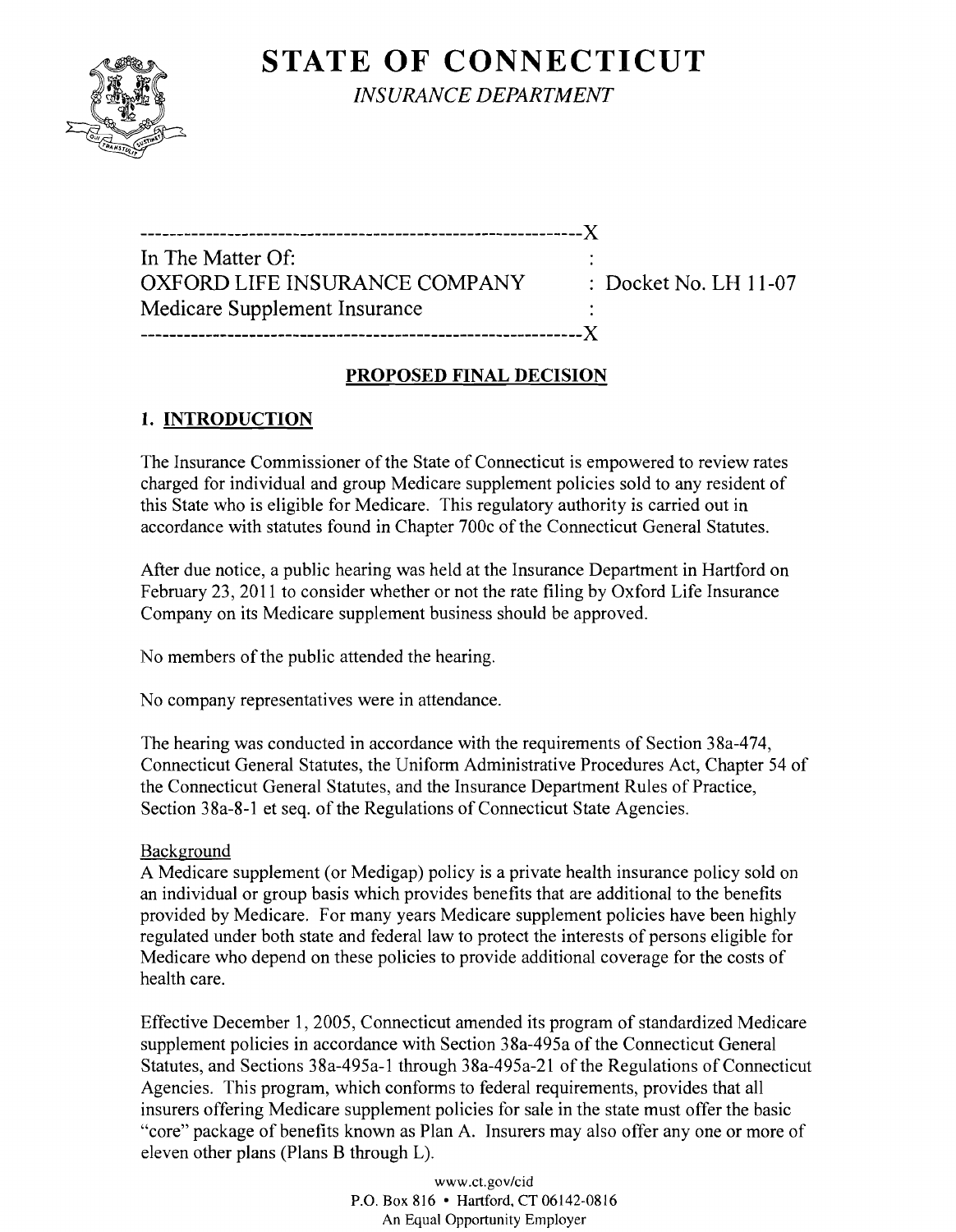Effective January 1,2006, in accordance with Section 38a-495c of the Connecticut General Statutes (as amended by Public Act 05-20) premiums for all Medicare supplement policies in the state must use community rating. Rates for Plans A through L must be computed without regard to age, gender, previous claims history or the medical condition of any person covered by a Medicare supplement policy or certificate.

The statute provides that coverage under Plan A through L may not be denied on the basis of age, gender, previous claims history or the medical condition of any covered person. Insurers may exclude benefits for losses incurred within six months from the effective date of coverage based on a pre-existing condition.

Effective October 1, 1998, carriers that offer Plan B or Plan C must make these plans as well as Plan A, available to all persons eligible for Medicare by reason of disability.

Insurers must also make the necessary arrangements to receive notice of all claims paid by Medicare for their insureds so that supplemental benefits can be computed and paid without requiring insureds to file claim forms for such benefits. This process of direct notice and automatic claims payment is commonly referred to as "piggybacking" or "crossover".

Sections 38a-495 and 38a-522 of the Connecticut General Statutes and Section 38a-495a-10 ofthe Regulations of Connecticut Agencies, states that individual and group Medicare supplement policies must have anticipated loss ratios of 65% and 75%, respectively. Under Sections 38a-495-7 and 38a-495a-10 of the Regulations of Connecticut Agencies, filings for rate increases must demonstrate that actual and expected losses in relation to premiums meet these standards, and anticipated loss ratios for the entire future period for which the requested premiums are calculated to provide coverage must be expected to equal or exceed the appropriate loss ratio standard.

Section 38a-473 of the Connecticut General Statutes provides that no insurer may incorporate in its rates for Medicare supplement policies factors for expenses that exceed 150% of the average expense ratio for that insurer's entire written premium for all lines of health insurance for the previous calendar year.

#### II. **FINDING OF FACT**

After reviewing the exhibits entered into the record of this proceeding, and utilizing the experience, technical competence and specialized knowledge of the Insurance Department, the undersigned makes the following findings of fact:

1. Oxford Life Insurance Company has requested the following rate increases on its individual standardized Medicare supplement policy forms 5211-IMS-O-CT (A), 5212-IMS-O-CT (B), 5213-IMS-O-CT (C), 5214-IMS-O-CT (D), 5216-IMS-O-CT (F), 5219-IMS-O-CT (I) and 5219-IMS-O-CT (I-NRX):

|      | Proposed      |
|------|---------------|
| Plan | Rate Increase |
| A    | $8.0\%$       |
| B    | $8.0\%$       |
| C    | 8.0%          |
| D    | 8.0%          |
| F    | $8.0\%$       |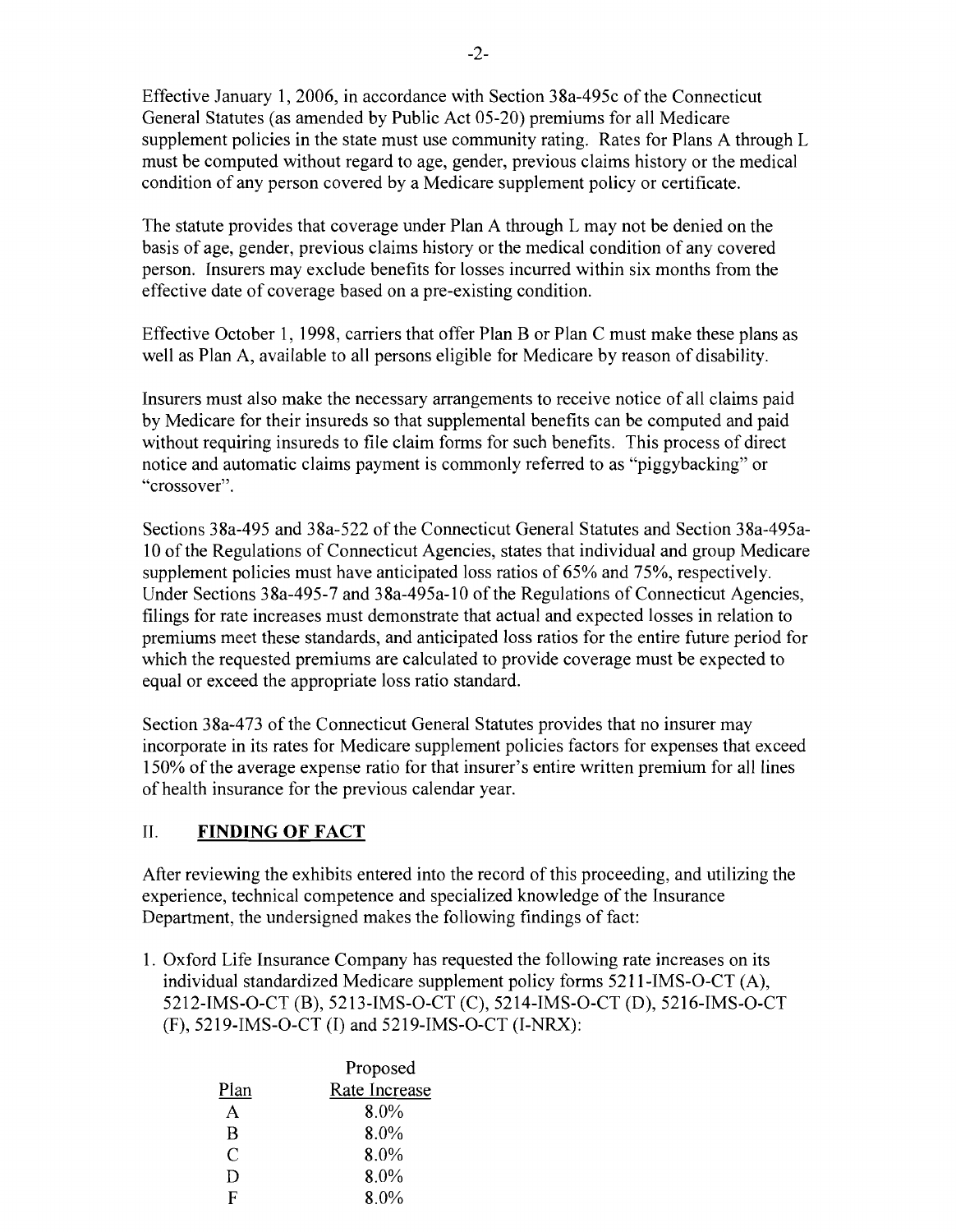|       | $8.0\%$ |
|-------|---------|
| I-NRX | $8.0\%$ |

- 2. As of 9/30/10, there were 113 policies in-force nationwide and 6 in Connecticut.
- 3. Most recent rate increase of 8.0% was implemented  $2/1/10$ .
- 4. This is a closed block of business.
- 5. The proposed rates are expected to satisfy the Connecticut statutory loss ratio of 65% required of individual Medicare supplement forms.
- 6. Oxford Life Insurance Company has certified that their expense factors are in compliance with section 38a-473, C.G.S.
- 7. Oxford Life Insurance Company has conformed to subsection (e) of section 38a-495c, C.G.S. regarding the automatic claims processing requirement.
- 8. The 2009 and 2010 (through September) loss ratios, as well as inception-to-date loss ratios, on a nationwide basis, for each Plan is as follows:

|       |        |        |           | Expected   |
|-------|--------|--------|-----------|------------|
| Plan  | 2009   | 2010   | Inception | Loss Ratio |
| A     | 134.9% | 148.2% | 119.7%    | 74.9%      |
| Β     | 66.9%  | 66.4%  | 63.9%     | 73.8%      |
| C     | 80.6%  | 57.4%  | 93.4%     | 74.1%      |
| D     | 91.6%  | 27.2%  | 56.7%     | 74.6%      |
| F     | 40.4%  | 44.2%  | 62.7%     | 74.9%      |
|       | 29.9%  | 26.3%  | 78.2%     | 74.2%      |
| I-NRX | 77.9%  | 56.1%  | 69.3%     | 76.9%      |
| Total | 62.6%  | 52.5%  | 77.6%     | 74.5%      |

9. The 2009 and 2010 (through September) loss ratio as well as the inception-to-date loss ratio in Connecticut, for each Plan is as follows:

|       |        |        |           | Expected   |
|-------|--------|--------|-----------|------------|
| Plan  | 2009   | 2010   | Inception | Loss Ratio |
| A     | 144.0% | 180.2% | 208.6%    | 75.8%      |
| Β     | n/a    | n/a    | 310.5%    | 73.8%      |
| C     | 133.3% | 120.1% | 213.3%    | 75.2%      |
| D     | n/a    | n/a    | 128.9%    | 70.3%      |
| F     | 224.4% | n/a    | 241.0%    | 73.9%      |
|       | n/a    | n/a    | 20.5%     | 74.2%      |
| I-NRX | n/a    | n/a    | 2.4%      | 76.9%      |
| Total | 142.7% | 134.8% | 212.1%    | 74.9%      |

10. Oxford Life Insurance Company's 2010 Medicare supplement rate filing proposal is in compliance with the requirements of regulation 38a-474 as it applies to the contents of the rate submission as well as the actuarial memorandum.